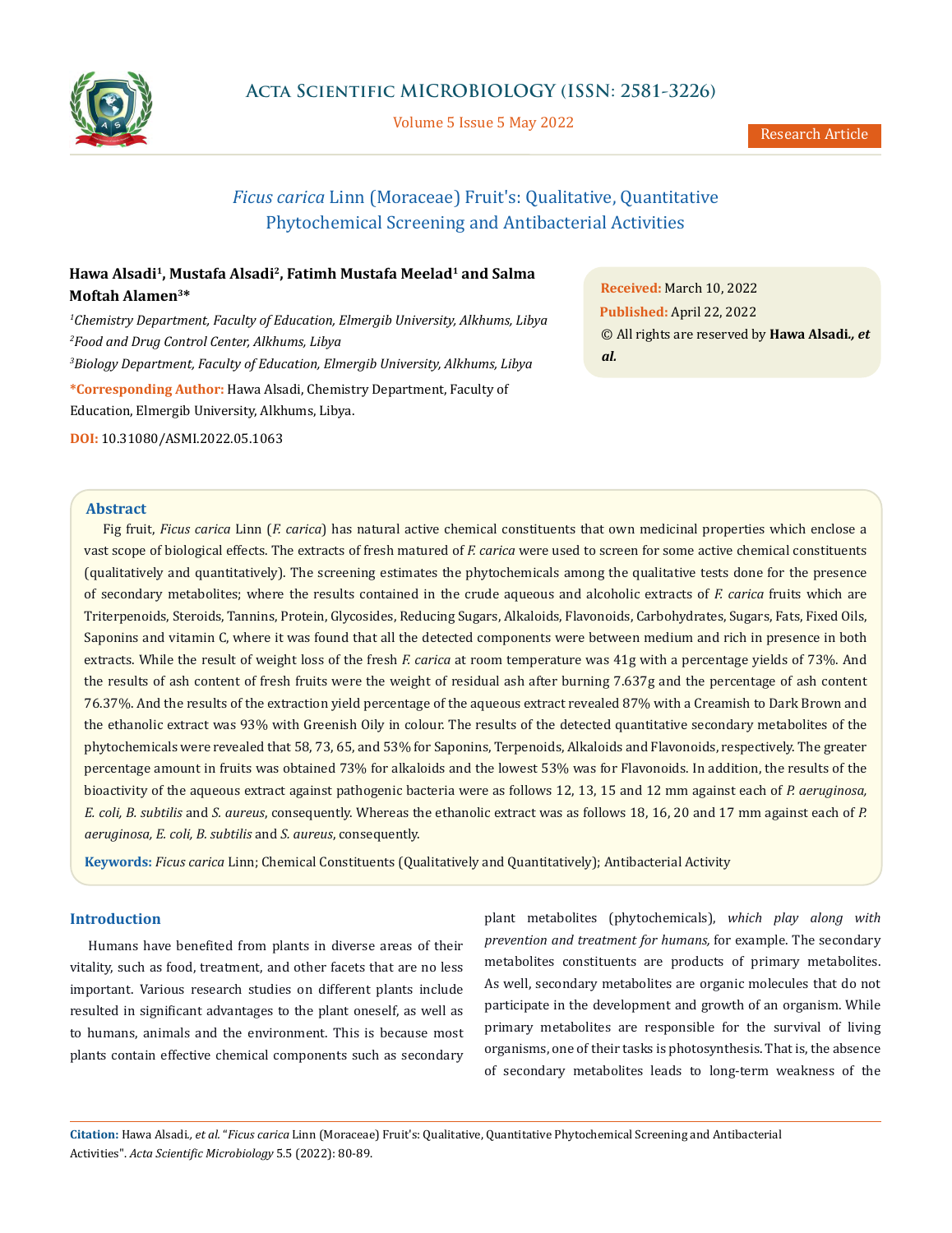organism, meaning that it does not lead to its immediate death, and also one of its responsibilities, for instance, is to defend it. These natural metabolites (secondary metabolites) are synthesized by the living organism and are often classified on their biosynthetic bases, such as alkaloids, phenols, and terpenes and they are significant as pharmacological compounds because they have a vital biological activity  $[1]$ . In the meantime, one of those important plants is fig, while the taxonomy of this species of Fig, *Ficus carica* Linn (*F. carica*) is Kingdom: Plantae; Division: Magnoliophyta; Class: Magnoliopsida; Order: Urticales; Family: Moraceae; Genus: Ficus and Species is *carica. Fig*, *Ficus carica* Linn (Moraceae) are recognized fruit from ancient times, and humans maintain benefited from them through the ages because of their very great benefit to humans, animals and the surrounding environment. It is a type of small flowering tree, originally native to the Mediterranean basin and Asia. Figs are grown almost over the world, containing over 800 tropical and subtropical plant species  $[2,3]$ . There are many types grown in Libya, and sometimes these types are called locally based on the colour of their fruits, such as white, black and red. Like the figs included in this study, they are called locally in Libya as black fig "karmus Aswad" due to their black colour, wherein fact, this type exists in a light purple on the upper to dark black on the rest of the surface fruit's skin. This study aimed to carry out qualitative and quantitative detection on the crude extracts obtained from the Figs, *Ficus carica* (*F. carica*) fruit, which was to recognize active compounds of primary and secondary metabolites products. Additionally for estimating the bioactivity of these crude extracts against some pathogenic bacterial strains.

### **Materials and Methods**

In this research study, just before preserve the secondary metabolites constituents in the plant samples, a proper methods must be followed, from the previous preparation of the purpose samples before extraction such as gathering sorting and drying the samples, and then selecting the appropriate solvents, temperature and the optimal extraction method to get samples including the constituents required to be detected later, plant materials used in this research were *F. carica* fresh fruits was obtained from wild places around Alkhums city 120 km east to Tripoli capital city of Libya, the fruits were collected through June/July summer season, fresh ripe healthy fruits without defects and suitable for the study were selected and picked up during its ripened stage then they were washed well with tap water and then distilled water to get rid

of everything unwanted. Where the sample of fruits were cut into small pieces to facilitate drying more, then was dried with a cloth and then was spread on dried paper and placed in a dark place to protect them from sunlight for three days then completed the drying process in an electric oven at a temperature of 40  $^{\rm o}$ C for 72  $^{\rm o}$ hours separately, after this the dried sample was ground by using an electric blender to reduce the particle size of it and sieved to obtain a fine powder of 400μ (04 mm), formerly finely powdered sample was kept in opaque airtight glass containers were stored in a dry and dark place until further use.

### **Organoleptic evaluation**

The organoleptic evaluation is considered initial significance is before any further experimentation can be accomplished. The desired fruits of *F. carica* were collected washed several times with distilled water dried under shade for 6 weeks. Then were ground and utilized for organoleptic evaluation to refer to it by features texture, order, colour, and taste.

### **Flavor profile**

Light purple to black skin with deep earthy flavor such a Cabernet.

### **Chemical behavioral analysis**

The Behavioral characteristics of dried powder of F*. carica* treated with different chemical reagents under visible light. Consequently, few amounts the crude materials mixed with suitable reagents such as Concentrated Acids (Sulphuric Acid  $H_2SO_{4'}$ , Hydrochloric Acid HCl and Nitric Acid HNO<sub>3</sub>), Sodium Hydroxide Solution NaOH, Iodine Solution, Ferric Chloride Solution FeCl $_3$ , and Ethyl Acetate, Separately.

### **Extraction**

20g of a finely powdered sample was used which is placed in a "thimble" in the chamber of the Soxhlet Apparatus, 400 ml of the appropriate extraction solvent (Distilled water, Ethanol, separately) were located in the boiler flask and was heated for 4 hours. Therefore, a crude extract with brown colour from water and a greenish oily colour was obtained for ethanol. After this, the solvent was separated using a vacuum rotary evaporator at a temperature of 43 °C, where the closures and percentage yields components extracted from the fruits were calculated and the result is shown in table 3.

**Citation:** Hawa Alsadi*., et al.* "*Ficus carica* Linn (Moraceae) Fruit's: Qualitative, Quantitative Phytochemical Screening and Antibacterial Activities". *Acta Scientific Microbiology* 5.5 (2022): 80-89.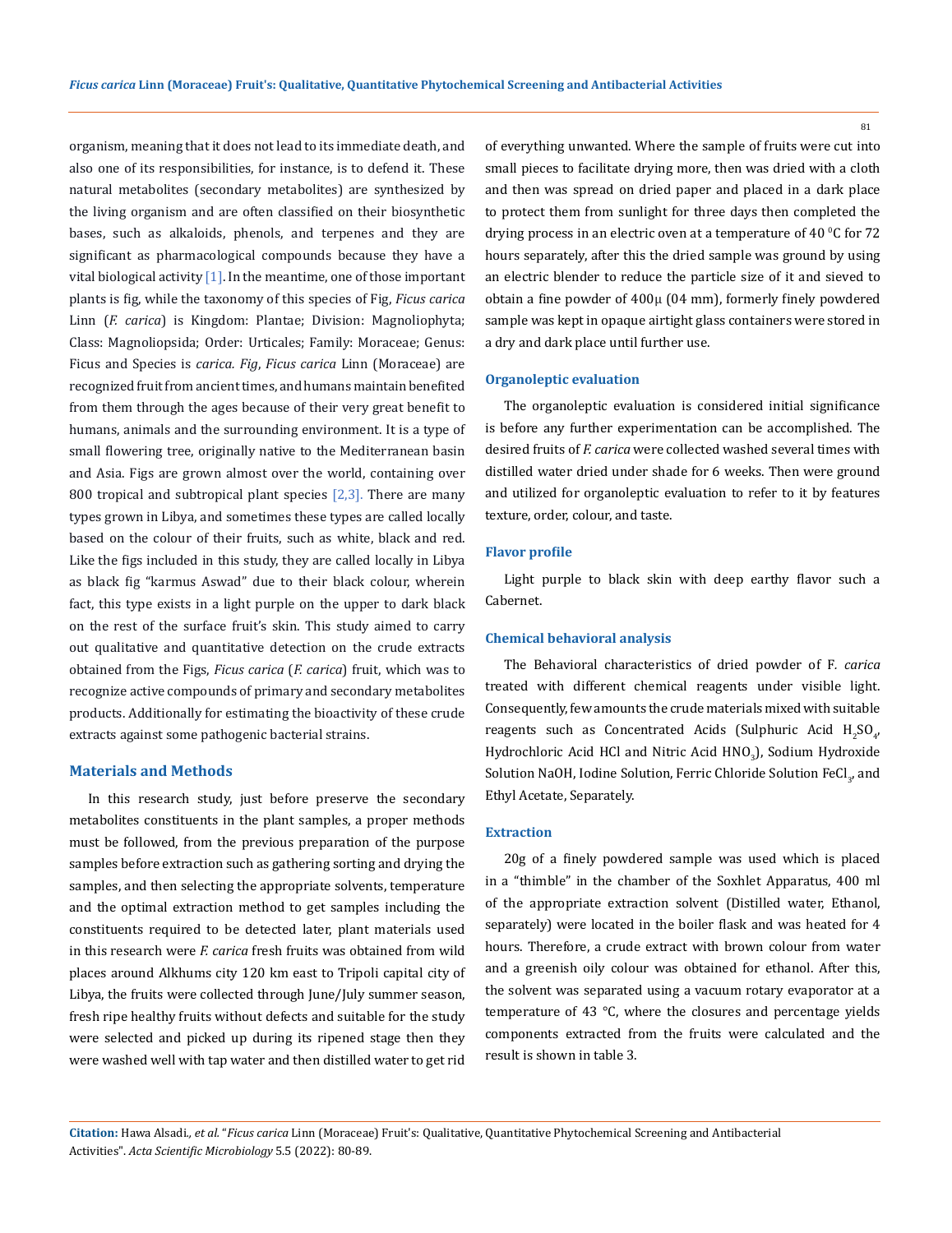## **Measurement of weight loss percentage of fresh** *F. carica* **at room temperature**

The weighed 56 g of fresh *F. carica*, from washed well with distilled water and was dried with a piece of cloth, were placed in a well-ventilated place of the room, away from light sources and dust, at room temperature  $26 \pm 2$ , and then were left for 20 days with stirring from time to time, and after this has been weighed, and the result is as shown in table 4.

### **Measurement of Ash Content of fresh fruits for the** *F. carica*

50 grams of fresh *F. carica* were placed in suitable crucible and transferred to muffled furnace at temperature of 505°C, and weighed after every hour of burning until a stable weight was obtained. The result was calculated based on the following equation, which is as shown in table 5.

Ash Content = Weight after burning/Weight before burning X 100

### **Phytochemical (Qualitative and Quantitative) detection's**

The initial qualitative and quantitative phytochemical investigations were conducted using the recognized standard methods [5-17].

### **Phytochemical qualitative analysis**

The preliminary phytochemical screenings were lead to reveal the existence of both primary and secondary metabolites constituents in the crude extracts. Various qualitative investigations substantive were used to determine the presence such as Triterpenoids, Steroids, Tannins, Proteins, Glycosides, Reducing Sugar, Alkaloids, Flavonoids, Carbohydrates and Sugars, Fats, Fixed Oils, Saponins and Vitamin C. Results of the phytochemical screening showed in table 6.

#### **Detection of triterpenoids and steroids**

- Salkowski's test: 5 ml of chloroform was added to 10 ml of the crude solution of the extract, then shaken well, after that filtered. Concentrated sulfuric acid 2-3 drops were added to filtrate, again shaken well, and allowed to stand. And leave it aside for a while. The golden- yellow color of the formed precipitate is evidence of the presence of triple terpenes.
- Libermann Burchard's Test: About 1g of dry alcoholic crude extract was mixed with 10 ml of chloroform, and heated for 10

minutes, and then filtered. 2 ml of anhydrous acetic acid was added to it, and then followed by added concentrated sulfuric acid on the wall of the test tube. Evolution of violet to bluecolored ring at the junction of the two liquids indicated the presence of steroids.

#### **Detection tannins**

Gelatin's test: 5 ml of the crude extract solution were mixed with a solution of 1% gelatin containing sodium chloride with shake very well. Formation of white precipitate indicates the presence of tannins.

### **Detection of proteins**

- **Xanthoproteic Test:** 5 ml of the crude extract solution were mixed with 3-4 drops of nitric acid in test tube with shake very well. The appearance of yellow-color indicates presence of protein.
- • **Ninhydrin Test:** 5 ml of the crude extract solution was mixed with 0.25% of Ninhydrin reagent and shake. Then mixture was then boiled for 3-4 minutes, appearance of blue color, indicating presence of protein.
- **Biuret Test:** 5 ml of crude extract solution was mixed with 4% sodium hydroxide solution. Then, was followed by the addition of 1% copper sulfite solution, the appearance of violet color indicate the presence of peptide linkage.

#### **Detection of glycosides**

- **Keller-Killiani Test:** 5 ml of the crude extract solution were mixed with 1 ml of lead acetate solution, shaken, and filtered. Thereafter, the mixture were extracted again with 6-7 ml of chloroform, evaporated, and dissolved the extracted residue in glacial acetic acid. Then 3-4 drops of ferric chloride solution were added, after while 2 ml of sulfuric acid was added also. Appearance of reddish brown layer that turns bluish green indicates the existence of digitoxose.
- **Legals Test:** 5 ml of the crude extract were mixed with 5 ml of sodium nitro-prusside solution and followed by 3- drops of sodium hydroxide solution and shook well, appearance of pink-to-red precipitate indicates for the presence of cardiac glycosides.
- Bontrager's Test: 0.5g of the dry crude extract dissolved in 3 ml of dilute hydrochloric acid. Then 1 ml of ferric chloride

**Citation:** Hawa Alsadi*., et al.* "*Ficus carica* Linn (Moraceae) Fruit's: Qualitative, Quantitative Phytochemical Screening and Antibacterial Activities". *Acta Scientific Microbiology* 5.5 (2022): 80-89.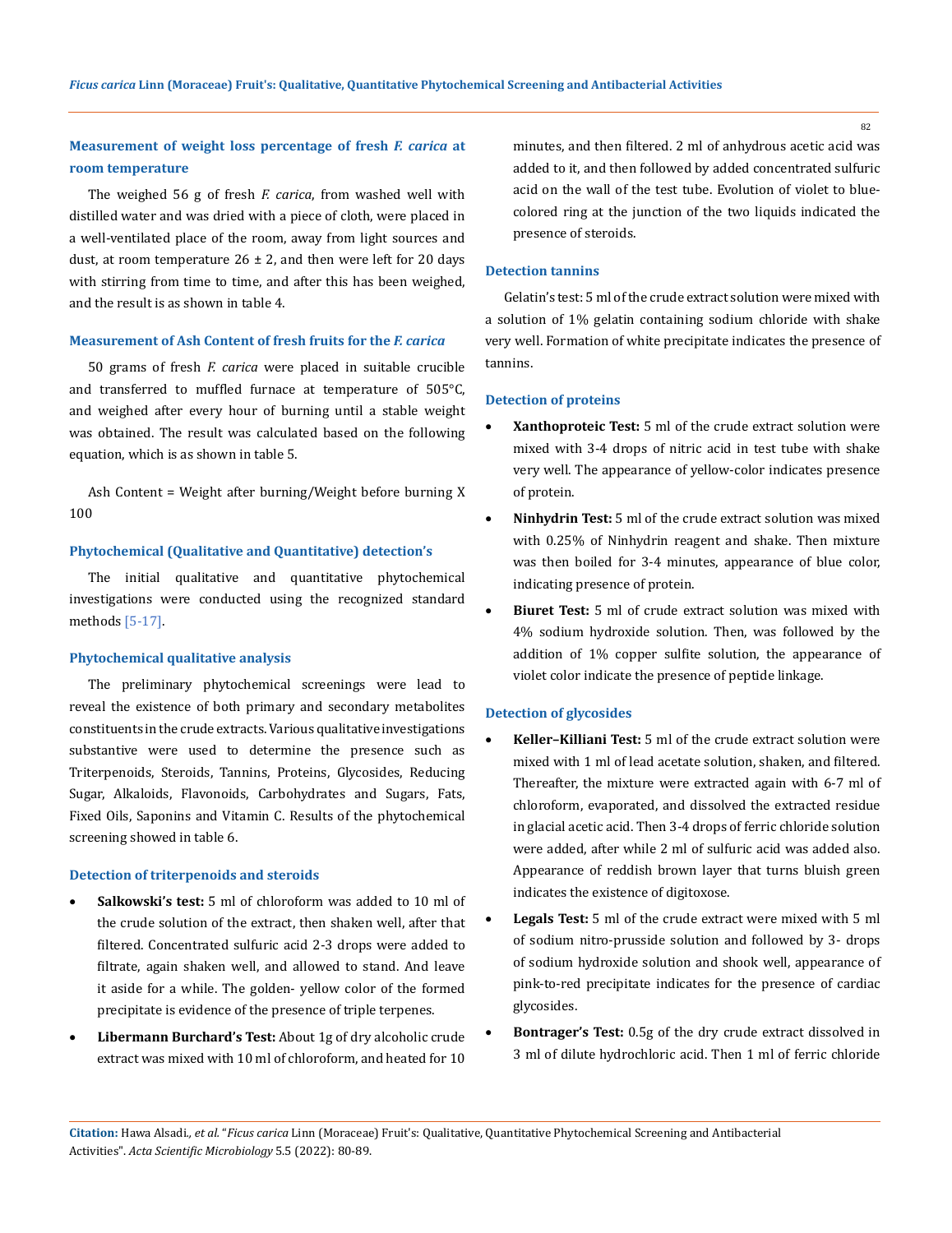solution 5% were added and shook well for a while and placed over water bath for boiling 10 minutes, then cooled, and filtered. Afterward, 5 ml of benzene were added for extracted again. After that, 5 ml of ammonia solution were added to the separated benzene layer. Appearance of pink color indicates the presence of anthraquinones glycosides.

### **Detection of reducing sugars**

## **Fehling's test**

5 ml of crude extract solution were mixed with 2 ml of a mixture of Fehling's solutions (equal volumes of Fehling's solutions A and B), then were boiled for 5 minutes. Appears of a brick red precipitate color indicated the reducing sugar is presence.

### **Detection of alkaloids**

- • **Mayer's Test:** 5 ml of the crude extract solution were mixed with 5 ml of potassium mercuric iodide solution and shook very well, appearance of cream or whitish precipitate indicates the presence of alkaloids.
- • **Wagner's Test:** 5 ml of the crude extract solution were mixed with 5 ml of potassium iodide and shook very well, appearance of reddish brown precipitate an evidence for the existence of alkaloids.
- **Hager's Test:** 5 ml of the crude extract solution were mixed with 5 ml of saturated ferric solution then shook well. Appearance of yellow-colored precipitate indicates the presence of alkaloids.
- • **Dragendorff's Test:** 5 ml of the crude extract solution were mixed with 5 ml of potassium bismuth iodide solution and shook well. An orange red precipitate formed evidences for the presence of alkaloids.

#### **Detection of flavonoids**

- • **Alkaline Reagent Test:** 5 ml of the crude extract solution were mixed with 4-5 drops of sodium hydroxide solution and shaken. Appearances of intense yellow color which that turns to colorless after adding dilute acid indicates the presence of flavonoids.
- • **Lead Acetate Test:** 5 ml of the crude extract solution were mixed with 3-4 drops of lead acetate solution shaken well Appearance of yellow precipitate evidence the presence of flavonoids.

### **Detection of phenols**

- **Gelatin Test:** 10 ml of the crude extract solution were mixed with about 3 ml of 1% gelatin solution and shook well, appearance of white precipitate an evidence of the existence of phenols.
- Mayer's Reagent Test: 10 ml of the crude extract solution mixed with 2 ml of Mayer's reagent in an acidic solution. Appearance of the white precipitate indicates the existence of phenolic compounds.
- **Ferric Chloride Test:** 5 ml of the crude extract solution were mixed with 1 ml of 1% gelatin solution containing sodium chloride and shaken. Appearance of bluish-black color indicates the presence of phenols.
- **Lead Acetate Test:** 10 ml of crud extract solution were mixed with 2 ml of alcoholic solution, followed by addition of 2ml of diluted 20% sulfuric acid. after that solution of sodium hydroxide was added, appearance of red-to-blue color evidence for existence of phenols.

### **Detection of carbohydrates and sugars**

- **Benedict's Test:** 10 ml of Benedict's reagent was added to 1ml of crude extract solution and boiled for 3 minutes then cooled. The appearance of red precipitate showed the existence of sugars
- **Molisch's Test:** 10 ml of the crude extract solution was mixed with 5 ml of a-naphthol the solution, then 3-4 drops of a concentrated Sulphuric acid was added through the side of the test tube. The appearance of purple or reddish-violet colour at the junction of the two liquids indicate the presence of Carbohydrates.
- Fehling's Test: 10 ml of the crude extract solution, was mixed with 10 ml of Fehling's solution  $(A + B)$ , during a heating appearance of a brick-red precipitate indicates the existence of sugars.

### **Detection of fats and fixed oils**

• **Saponification Test:** 10 ml of the crude extract solution was added 5-6 drops of alcoholic Potassium hydroxide (0.5 N) along with 3 drops of phenolphthalein. Then the mixture was heated in a water-bath for about 2 hours. The formation of soap or partial neutralization of alkali reveals the existence of fats and fixed oils.

**Citation:** Hawa Alsadi*., et al.* "*Ficus carica* Linn (Moraceae) Fruit's: Qualitative, Quantitative Phytochemical Screening and Antibacterial Activities". *Acta Scientific Microbiology* 5.5 (2022): 80-89.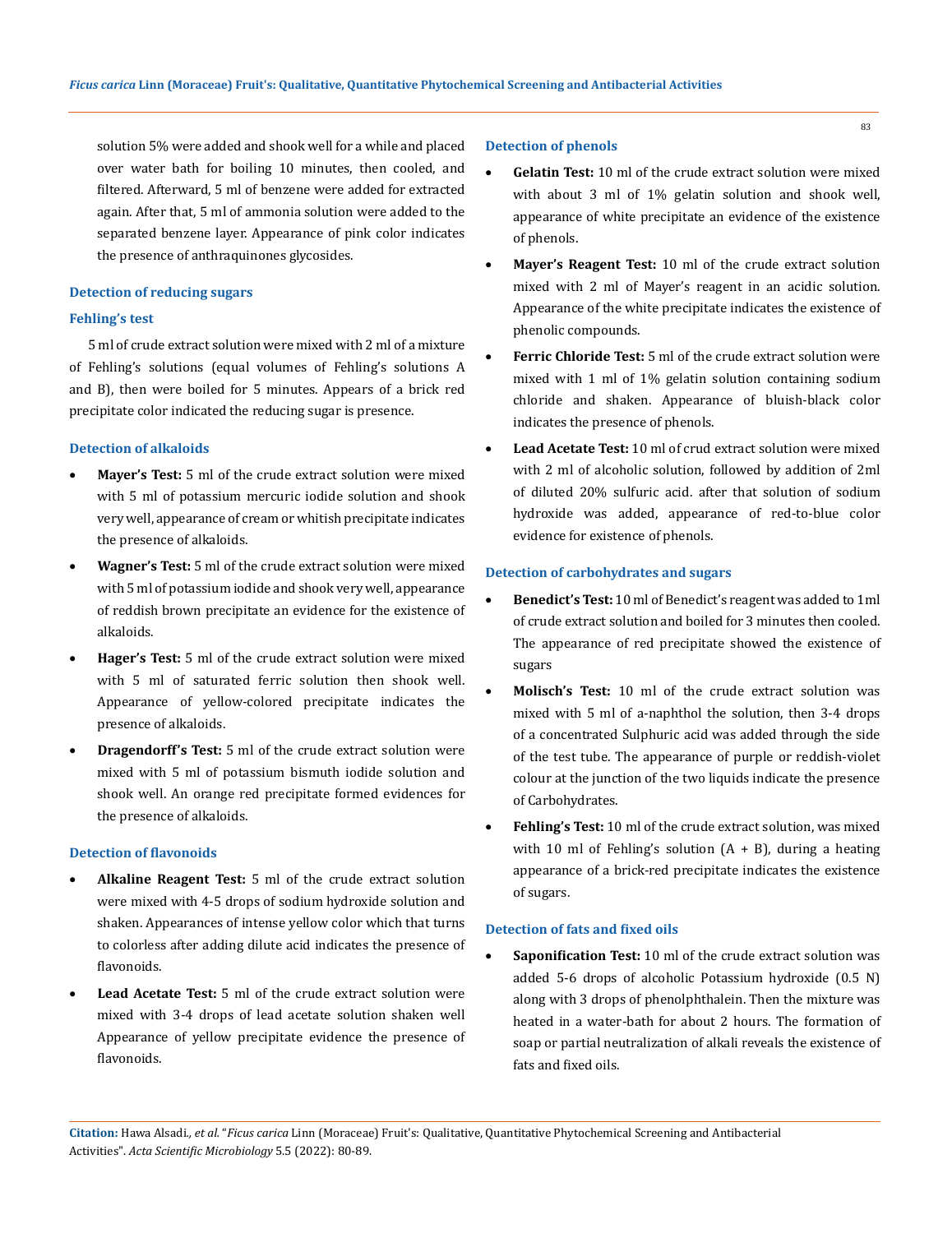**Spot Test:** Oil stains on paper revealed the presence of fixed oils were appeared after pressing a small portion of crude extracts between the filter paper.

#### **Detection of saponins**

10 ml of the crude extract in a test tube mixed 5 ml of distilled water and then shook vigorously until the frothing will appear (2 minutes, approximately) then a few drops of virgin olives oil was added and also mixed vigorously. The foam formation revealed the presence of saponins.

### **Detection of vitamin C**

**DNPH Test:** 10 ml of crude extract solution was mixed with DNPH reagent (Dinitrophenyl hydrazine added in concentrated Sulphuric acid). The formation of yellow colour reveals the presence of vitamin C [18].

## **Determination of Phytochemical (quantitative analysis) Determination of total flavonoids content**

5g of the finely powdered sample were extracted with 50 ml of aqueous methanol 80% at room temperature, filtered and transferred to a crucible, dried and further weighed to constant weight, then calculated as the following equation, where results as shown in table  $7 \, [19]$ .

Total Flavonoids Content = weight of the powdered sample/ weight of the Extracted Flavonoids X 100

### **Determination of terpenoids content**

20g of the finely powdered sample were soaked in water and methanol solution (in ratio of 1:4) at  $37^{\circ}$ C for 24 h, filtered after that were concentrated at 40°C and farther acidified with sulfuric acid (2M). The mixture was further extracted with chloroform and non-aqueous layer was separated and dried by evaporation  $\lceil 20 \rceil$ .

Total Terpenoids Content = weight of the powdered sample/ weight of the Extracted Terpenoids X 100

### **Determination of total saponins content**

10g of the finely powdered sample and 50 ml of aqueous ethanol solution (20%) then were mixed well in conical flask, after that heated at 55°C for 4 h in a hot water bath with continuous mixing then filtered. The residue was further re-extracted with (100 ml) of 20% aqueous ethanol again. The extracts were combined and concentrated to 20 ml. And then concentrate was put in a separating funnel and 10 ml of Diethyl Ether was added and vigorously shaken. Aqueous layer was further purified and ether layer was discarded. Concentrate was fractionated with 30 ml of n-Butanol with repeatedly three times. The butane fractions were combined and washed with 5 ml of an aqueous sodium chloride 50% two times. Purified butanol fractions were dried to a constant weight and saponins content was computation as percentage [21].

Total Saponins Content = weight of the powdered sample/ weight of the extracted saponins X 100

### **Determination of total alkaloids content**

2 g of the finely powdered sample was mixed with 80 ml of acetic acid (10%) in ethanol and let to settle for 4 h. This was filtered and the extract was concentrated on a water bath to one-quarter of the original volume. Concentrated ammonium hydroxide was added drop wise to the extract till the precipitation was complete. The whole solution was allowed to settle and the precipitate was collected and washed with dilute ammonium hydroxide and then filtered. The dried residue is the alkaloid, which was weighed and calculated [22].

Total Alkaloids Content = weight of the powdered sample/ weight of the extracted alkaloids X 100

### **Antimicrobial activity determination by disc diffusion method**

The antimicrobial activity of the fruits crude extracts were carried out by the Disc Diffusion Method described by Bauer-Kirby [25,26]. The bacteria used in the study include Gram-negative *bacteria: Pseudomonas aeruginosa (P. aeruginosa), Escherichia coli (E. coli),* while Gram-positive bacteria *Bacillus subtilis (B. subtilis)*  and *Staphylococcus aureus (S. aureus).* The isolates bacterial were first subcultured in a nutrient broth and incubated at 37°C for 24 hrs. The appropriate solvents (40 µg/disc of Ethyl Alcohol 75%, Distilled water, separately) was employed as a standard solvents for comparison of the effects (as a negative control), likewise, a ampicillin (30 µg/disc) and a Tetracycline (30µg/disc) were employed as a standard antibiotic for comparison of the effects (as a positive control). A sterile swab was used to spread the inoculums of microorganisms over nutrient agar plates. 200 milligrams of the crude extract of the test sample was dissolved in 2 ml of methanol to obtain the concentration of 200 μg/μl in and a sepsis condition (from each crude extract separately). Discs

**Citation:** Hawa Alsadi*., et al.* "*Ficus carica* Linn (Moraceae) Fruit's: Qualitative, Quantitative Phytochemical Screening and Antibacterial Activities". *Acta Scientific Microbiology* 5.5 (2022): 80-89.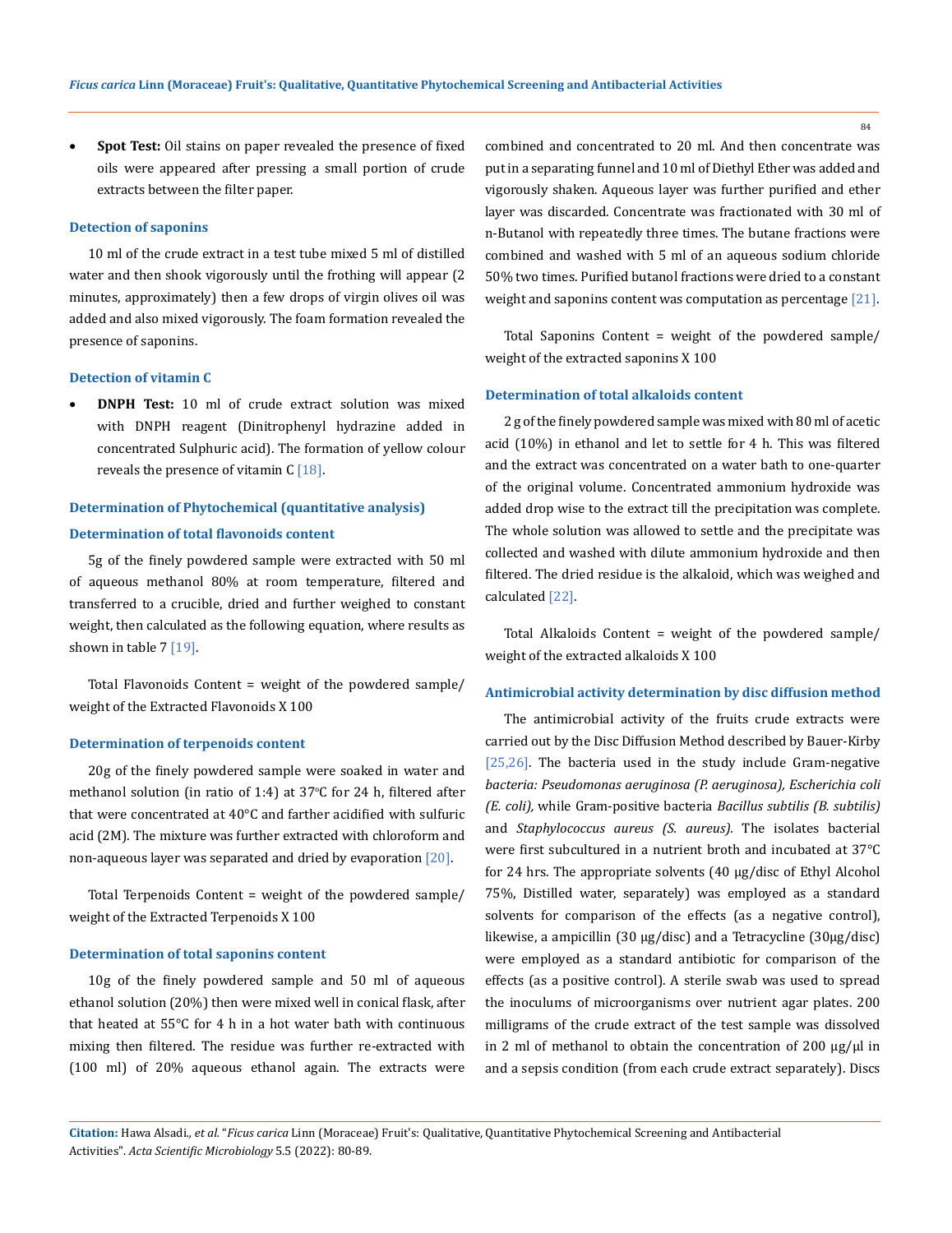in size 6 mm in diameter of sterilized filter paper type Whatman No. 1, were soaked with crude extracts concentrations (50 μg/μl) of the test crude sample. Then the soaked discs were set on the agar plate and dried. The plates were inoculated at 37 °C for 24 h. The diameter of the zone of inhibition was measured in mm. The experiment was repeated in triplicates and the average values were calculated. Results as showed in table 8.

## **Results and Discussion**

### **Organoleptic Parameters**

| <b>Plant's Name</b> | <b>Features</b><br>texture | <b>Odor</b>               | <b>Colour</b>     | <b>Taste</b>                            |
|---------------------|----------------------------|---------------------------|-------------------|-----------------------------------------|
| F. carica Fruit     | Smooth                     | Fruity<br>(Fig's<br>odor) | Blackish<br>brown | Mild and<br>Fruity<br>(Fig's)<br>taste) |

**Table 1:** The results of organoleptic evaluation of *F. carica* dried powdered.

As shown in table 1 organoleptic evaluation of powdered *F. carica* fruits were has a smoothly featured texture with fruity (Fig's characteristic) odor, blackish-brown in colour and within mild and Fruity (Fig's taste) taste.

## **Chemical behavioral**

|                  | <b>Crude Powder + Reagent</b> | <b>Visual viewing</b> |
|------------------|-------------------------------|-----------------------|
|                  | Powder as such                | Creamish to dark      |
|                  |                               | brown                 |
| <b>F.</b> carica | Darkbrown<br>Conc. $H_2SO_4$  |                       |
|                  | Conc. HNO <sub>2</sub>        | Darkbrown             |
|                  | Conc. HCl                     | Darkbrown             |
|                  | NaOH (10%)                    | Light Brown           |
|                  | <b>Iodine Solution</b>        | Light Brown           |
|                  | FeCl <sub>3</sub> (5%)        | blackish green        |
|                  | <b>KI</b> Solution            | Light Brown           |
|                  | Ethyl acetate                 | Light Brown           |

**Table 2:** Behavioral characteristics of powder of *F. carica* with different chemical reagents under visible light:

Table 2 showed the results behavioral characteristics of Crude Powder of *F. carica* after being treated with different chemical reagents under visible light. Where the visual viewing revealed that the Creamish to Dark Brown colour were for the crude powdered sample before treating with the used reagents. While, a Dark brown colour was resulted from treated with concentrated Sulphuric acid, dark brown colored resulted from treating with each nitric acid, sodium hydroxide solution, potassium iodide solution and ethyl acetate. Whereas, the blackish-green colour, resulted from being treated with ferric chloride solution.

### **Extraction percentage yield**

| <i><b>F.</b> carica</i>                                         |    |                           |  |
|-----------------------------------------------------------------|----|---------------------------|--|
| <b>Extraction Percentage</b><br><b>Solvents</b><br>Yield $(\%)$ |    | <b>Color of extract</b>   |  |
| Aqueous                                                         | 87 | Creamish to dark<br>brown |  |
| EtOH                                                            |    | Greenish Oily             |  |

## **Table 3:** The extraction percentage yield and color of crude extracts of *F. carica*.

Table 3 revealed results of the extractive values of Aqueous extract were 87% with a Creamish to dark brown in colour and ethanolic extract were 93% with greenish Oily in colour.

## **Weight loss percentage of fresh** *F. carica* **at room temperature**

| <b>Description</b>                                             | Weight (g)                     | Percent's<br>loss (%) |
|----------------------------------------------------------------|--------------------------------|-----------------------|
| Weight of <i>F. carica</i> in wet, fresh<br>condition          | 56g                            |                       |
| Weight of <i>F. carica</i> after drying<br>at room temperature | 15g                            | 73                    |
| Loss in weight on drying                                       | $56 - 15 =$<br>41 <sub>g</sub> |                       |

**Table 4:** Results of the percentage loss of *F. carica* after drying*.*

Table 4 showed the result of weight loss percentage of fresh *F. carica* at room temperature, were 41g with percentage yield 73%.

## **Ash Content of fresh fruits for the F. carica**

As showed in table 5 the results of ash content of fresh fruits of the *F. carica* were the weight of residual ash after burning 7.637g and the 7.637% were for the percentage of ash content 76.37.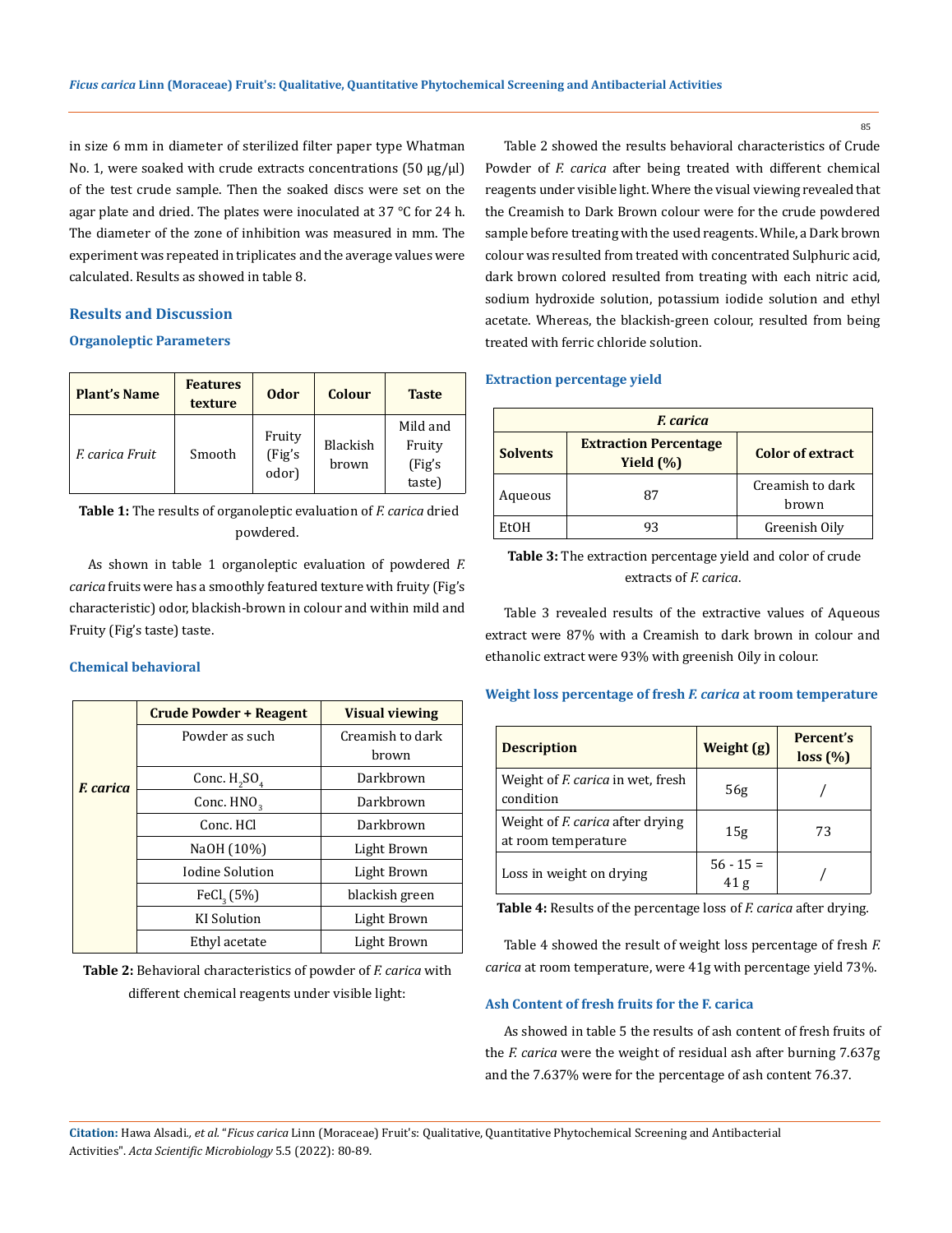| <b>Plant's Name</b> | Weigh of fresh <i>F. carica</i> | Weight After burning in the | Percentage of ash content |
|---------------------|---------------------------------|-----------------------------|---------------------------|
|                     | (g)                             | $crucible (ash) (g)$        | (%)                       |
| F. carica           | 50                              | 7.637                       | 76.37                     |

**Table 5:** Results of ash content of fresh fruits of the *F. carica.*

### **Phytochemical (qualitative analysis)**

Plants synthesize many chemical compounds that are of great importance to the plant itself and most of these compounds have important and effective vital functions, for example to survive or to defend oneself against animals or microbes and others. Likewise, these compounds found in plants had an effective influences that man has known since he Launch into eating plants as lunch and then as a treatment when he fell ill, as the benefit obtained was ancient and modern, especially with the absence of side effects when using them.

|                            | <b>Extracts</b>   |                   |  |
|----------------------------|-------------------|-------------------|--|
| <b>Phytochemicals</b>      | <b>Aqueous</b>    | <b>EtOH</b>       |  |
| Triterpenoids and Steroids | $^{++}$           | $^{+++}$          |  |
| Tannin's                   | $^{++}$           | $^{+++}$          |  |
| Protein                    | $^{++}$           | $^{++}$           |  |
| Glycosides                 | $^{++}$           | $^{+++}$          |  |
| Reducing Sugar             | $^{\mathrm{+++}}$ | $^{+++}$          |  |
| Alkaloids                  | $^{\mathrm{+++}}$ | $^{\mathrm{+++}}$ |  |
| Flavonoids                 | $^{++}$           | $^{+++}$          |  |
| Carbohydrates and Sugars   | $^{\mathrm{+++}}$ | $^{\mathrm{+++}}$ |  |
| Fats and Fixed Oils        | $^{\mathrm{+}}$   | $^{++}$           |  |
| Saponins                   | $^{++}$           | $^{+++}$          |  |
| vitamin C                  | $^{\mathrm{+}}$   | $^{\mathrm{+}}$   |  |

**Table 6:** Results of phytochemical constituents of *F. carica* 

## extracts.

### $++$  = Moderate,  $++$  = Abundant

Table 6 shows the results of the phytochemical screening of the metabolites contained in the crude aqueous and alcoholic extracts of *F. carica* which are Triterpenoids, Steroids, Tannins, Protein, Glycosides, Reducing Sugars, Alkaloids, Flavonoids, Carbohydrates, Sugars, Fats, Fixed Oils, Saponins and vitamin C, where it was found that all the detected components were between medium and rich in presence in both extracts. As the presence of vital and active constituents in the plant's fruits, especially secondary metabolites, makes it play a very big role in the prevention, resistance and elimination of many pathogenic microbes that are harmful to human health. Terpenoids are natural products that have existed in numeral medicinal plants especially those used in folk treatments, and because they involve several biologically energetic compounds. Some of the terpenoids compounds are played an important role in plant growth and development as hormones for growth. While the tannins, are one of the polyphenolics compounds and include an expansive area of influences altering from the declining capability of nutrients and proteins. Tannins also have anti-inflammatory, anti-mutagenic and anti-oxidant properties. However, the presence of some compounds of alkaloids in the plant makes it more resistant to drought, saving food resources and providing a substrate for coexisting insects or even as a defense against animals, as they are considered toxic compounds to livestock. Even so, flavonoids have various biological activities such as antioxidants, inflammation, carcinomas, and therefore many microbes as well viruses, bacteria and others. While, carbohydrates and sugars are compounds that give fruits the desired sweetness, meaning that the presence of such as sugar (for example sucrose, glucose, and fructose) and carbohydrates affects such an important characteristic of it. Accordingly, it is known that when this fruit is dried for a period of time required to be used as dried fruit, there is a layer of white scales formed on its peel resulting from the abundance of sugars in this fruit. Furthermore, Fixed oils are considered to be one of the lipids compounds that are naturally created molecules in plants, Also lipids are regarded as primary plant metabolites. Lipids perform diverse biological activities as the main structural components of all biological membranes [23]. Moreover, saponins are one of the secondary metabolic compounds found in plants, and it is triterpenes glycosides or steroid. Also, some saponins compounds have properties such as analgesic expectorant and anti-tumor [24]. In addition, vitamin C or ascorbic acid is a watersoluble vitamin that works to restore and change the free radicals of vitamin E to the original vitamin E. It also gives the ability to intracellular and extracellular aqueous-phase antioxidant capacity primarily by scavenging lipid hydro-peroxides. From what was

**Citation:** Hawa Alsadi*., et al.* "*Ficus carica* Linn (Moraceae) Fruit's: Qualitative, Quantitative Phytochemical Screening and Antibacterial Activities". *Acta Scientific Microbiology* 5.5 (2022): 80-89.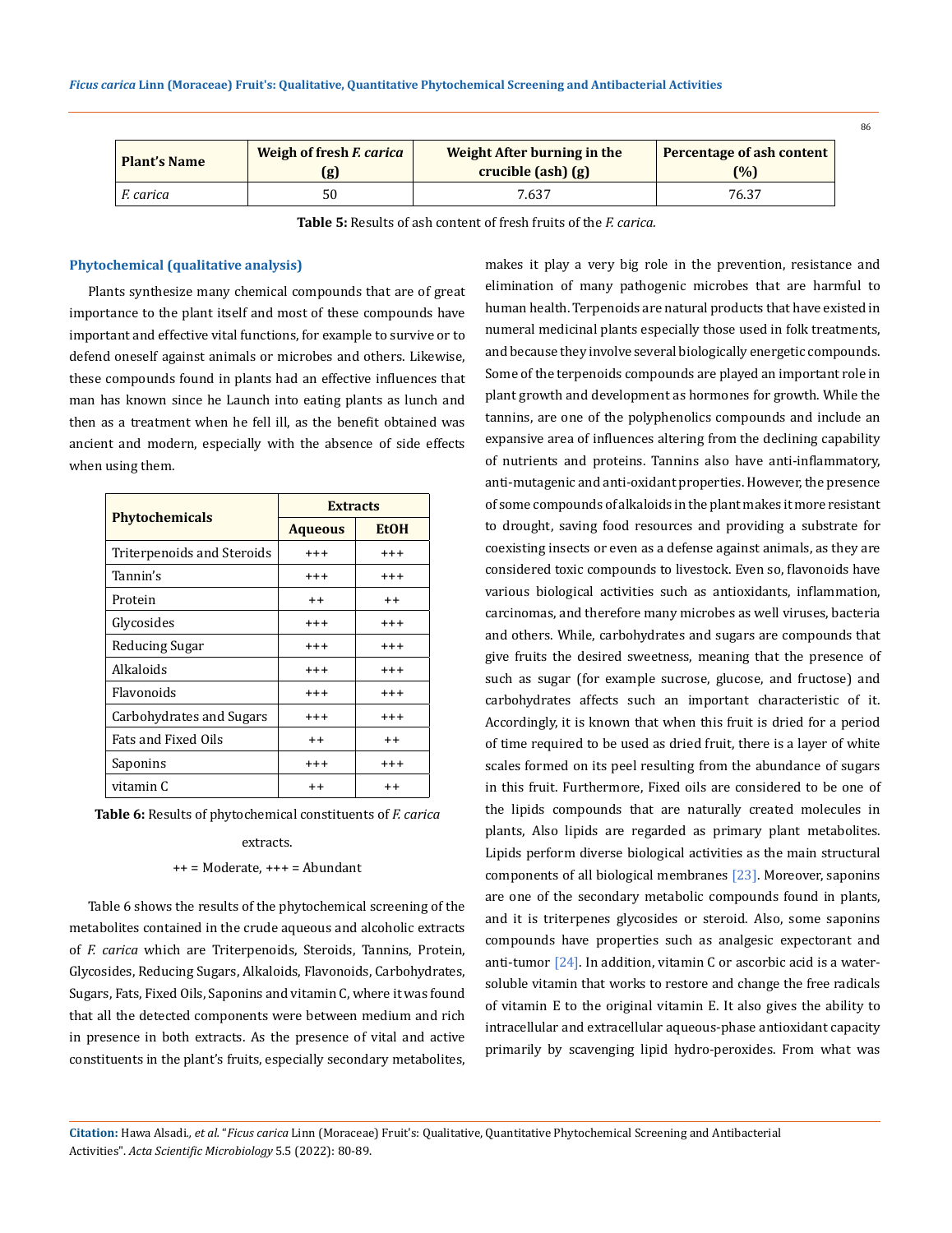mentioned above, we can say that the presence of secondary and primary metabolites ingredients is of utmost importance to the fruit of *F. carica*, consequently as to advantage from it as health preventing and medicine for the treatment of various diseases.

#### **Phytochemical (quantitative analysis)**

|                   | Phytochemicals   E carica Constituents Percentage (%) |
|-------------------|-------------------------------------------------------|
| Saponins          | 58                                                    |
| Terpenoids        | 73                                                    |
| Alkaloids         | 65                                                    |
| <b>Flavonoids</b> | 53                                                    |

**Table 7:** Results of phytochemical quantitative analysis of *F. carica*  extracts*.*

As shown in table 7 the results of the detected quantitative secondary metabolites of the phytochemicals were revealed that 58, 73, 65, and 53% for Saponins, Terpenoids, Alkaloids and Flavonoids, respectively. Depending on the availability of these secondary compounds in the plant, the bioactivities and biological positive effect on microorganisms such as bacteria and viruses, and some of them may have an effective effect in preventing diseases even before their occurrence. Regarding this capability, the contemporary interest extended the use of natural products in pharmaceutical, food, cosmetics products, and because they possess the importance of activity for restoring the imbalance in human body activity.

### **Antimicrobial activity**

|                                  | <b>Crude Extracts</b>  |                     | <b>Antibiotics</b> (mm) |                   |
|----------------------------------|------------------------|---------------------|-------------------------|-------------------|
| <b>Bacterial</b><br><b>Sorts</b> | <b>Aqueous</b><br>(mm) | <b>EtOH</b><br>(mm) | <b>Tetracycline</b>     | <b>Ampicillin</b> |
| P. aeruginosa                    | 12                     | 18                  | 22                      | 21                |
| E. coli                          | 13                     | 16                  | 20                      | 17                |
| <b>B.</b> subtilis               | 15                     | 20                  | 21                      | 13                |
| S. aureus                        | 12                     | 17                  | 23                      | 18                |

**Table 8:** Results of antibacterial activities of the *F. carica.*

As shown in table 8 the results of the bioactivity of the aqueous extract against pathogenic bacteria were as follows 12, 13, 15 and 12 mm against each of *P. aeruginosa, E. coli, B. subtilis* and *S. aureus*, consequently. Whereas the ethanolic extract was as follows 18, 16, 20 and 17 mm against each of *P. aeruginosa, E. coli, B. subtilis*  and *S. aureus*, consequently. In comparison with the results of the antibiotics used, it was noted that the results of the extracts were magnificent, as some of the readings recorded for the bioactive resistance of plant extracts are almost equal to the resistance to antibiotics. This is evidence that this plant can be used against some of these types of bacteria as an antibiotic because of its superior ability to eliminate bacteria. Consequently as the presence of vital components in plants will support their biological effectiveness and will be considered as a medicinal plant that can be used for therapeutic purposes against many diseases. Proteins, sugars and chlorophyll are all considered primary compounds, or what is known as primary metabolites products. While both sterols, flavonoids, tannins, saponins, terpenoids and others are considered secondary compounds or compounds of secondary metabolic products. The leaves of *F. carica* have some active combinations like saponins, flavonoids, alkaloids and tannins, which include biological activities such as antiviral, antibacterial anti-inflammation, anticancer and antioxidant  $[7,8]$ . Furthermore, tannins are considered a toxic component for bacteria that can restrain their cell also stop their growth and protease action. And according to the presence of flavonoids compounds that acts as antibacterial because have multiple cellular effects, it functions to create a complex with proteins through non-specific forces, like hydrophobic effects, including covalent bond formation and hydrogen bond. The activities manner of flavonoids may be related to the ability to inhibit strongly oxygen consumption in bacteria, inactivate the microbial cell envelope transport proteins; adhesion enzymes also disrupt microbial membranes [27-31].

### **Conclusion**

In conclusion, the results exposed the studied fig fruits, *Ficus carica* Linn (*F. carica*) that can be used in medicine for the treatment of diseases, because it contains active ingredients such as antimicrobial activity. Moreover, the preliminary phytochemical analyses revealed the presence of several compounds that possess the potential efficiency of *F. carica*. Hence, perhaps it can be encouraged to be this fruit as an alternative to current medicines, especially if many studies have been conducted on it, and that is after further carried out advanced analyzes to detect and define the effective compounds to determine the extent of their biological vitality to resist different of pathogenic microbes. Additionally,

**Citation:** Hawa Alsadi*., et al.* "*Ficus carica* Linn (Moraceae) Fruit's: Qualitative, Quantitative Phytochemical Screening and Antibacterial Activities". *Acta Scientific Microbiology* 5.5 (2022): 80-89.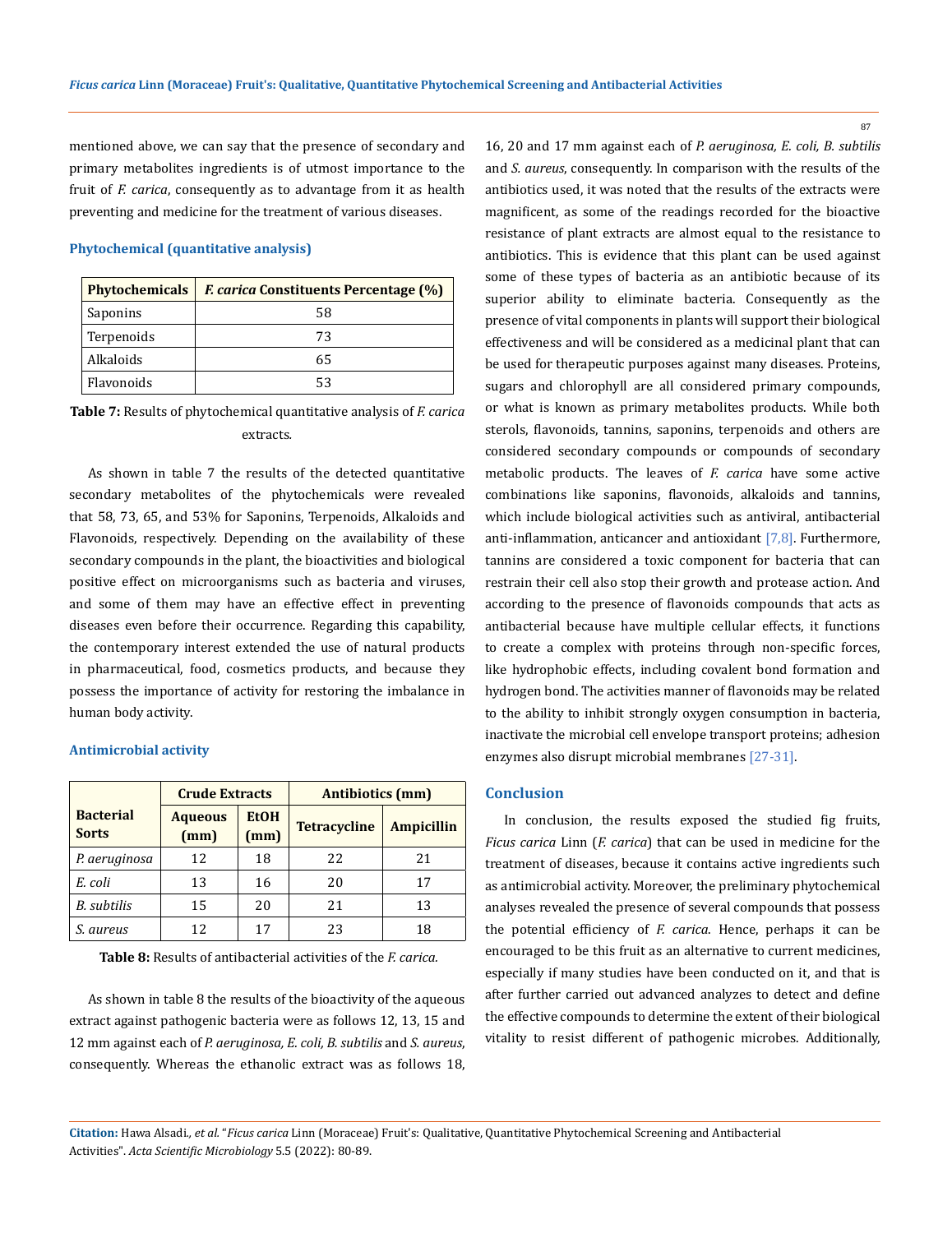research on secondary metabolites will be useful to the chemical industry to produce and extracts the natural chemicals constituents from plants and minimize the use of the different synthetic chemicals drugs.

## **Conflict of Interest Statement**

The author declares that has no conflict of interest.

### **Acknowledgments**

The author extends his deepest thanks, gratitude and appreciation to the Departments of Chemistry and Biology in the College of Education and the College of Science, Elmergib University, Alkhums Libya, for all their usefulness and support to accomplish this research work.

## **Bibliography**

- 1. Roze LV., *et al*[. "Compartmentalization and molecular traffic in](https://www.ncbi.nlm.nih.gov/pmc/articles/PMC2949687/)  [secondary metabolism: a new understanding of established](https://www.ncbi.nlm.nih.gov/pmc/articles/PMC2949687/)  cellular processes". *[Fungal Genetics and Biology](https://www.ncbi.nlm.nih.gov/pmc/articles/PMC2949687/)* 48 (2011): 35- [48.](https://www.ncbi.nlm.nih.gov/pmc/articles/PMC2949687/)
- 2. The Fig: it's History, Culture, and Curing, Gustavus A. Eisen, Washington, Govt. print. Off., (1901).
- 3. "RHS A-Z encyclopedia of garden plants". United Kingdom: Dorling Kindersley (2008): 1136.
- 4. Anonymous. The Indian Pharamacopoeia 2<sup>nd</sup> Enden. Government of India publication, New Delhi (1966).
- 5. Ingle KP., *et al*[. "Phytochemicals: Extraction methods,](https://www.ncbi.nlm.nih.gov/pmc/articles/PMC5750618/)  [identification, and detection of bioactive compounds from](https://www.ncbi.nlm.nih.gov/pmc/articles/PMC5750618/)  plant extracts". *[Journal of Pharmacognosy and Phytochemistry](https://www.ncbi.nlm.nih.gov/pmc/articles/PMC5750618/)*  [6 \(2017\): 32-36.](https://www.ncbi.nlm.nih.gov/pmc/articles/PMC5750618/)
- 6. [Pandey A and Tripathi S. "Concept of standardization,](https://www.phytojournal.com/vol2Issue5/Issue_jan_2014/11.pdf)  [extraction, and pre-phytochemical screening strategies for](https://www.phytojournal.com/vol2Issue5/Issue_jan_2014/11.pdf)  herbal drug". *[Journal of Pharmacognosy and Phytochemistry](https://www.phytojournal.com/vol2Issue5/Issue_jan_2014/11.pdf)* 2 [\(2014\): 115-119.](https://www.phytojournal.com/vol2Issue5/Issue_jan_2014/11.pdf)
- 7. Tiwari P., *et al*[. "Phytochemical screening and extraction: A](https://www.semanticscholar.org/paper/Phytochemical-screening-and-Extraction%3A-A-Review-Tiwari-Kaur/979e9b8ddd64c0251740bd8ff2f65f3c9a1b3408)  review". *[International Journal of Pharmaceutics](https://www.semanticscholar.org/paper/Phytochemical-screening-and-Extraction%3A-A-Review-Tiwari-Kaur/979e9b8ddd64c0251740bd8ff2f65f3c9a1b3408)* 1 (2011): 98- [106.](https://www.semanticscholar.org/paper/Phytochemical-screening-and-Extraction%3A-A-Review-Tiwari-Kaur/979e9b8ddd64c0251740bd8ff2f65f3c9a1b3408)
- 8. Eloff JN. "Which extractant should be used for the screening and isolation of antimicrobial components from plants". *Journal of Ethnopharmacology* 60 (1998): 1-8.
- 9. Beena P., *et al*[. "Preliminary phytochemical screening of Cicer](http://www.jipbs.com/VolumeArticles/FullTextPDF/240_JIPBSV3I319.pdf)  [arietinum in folklore medicine for hepatoprotection".](http://www.jipbs.com/VolumeArticles/FullTextPDF/240_JIPBSV3I319.pdf) *Journal [of Innovations in Pharmaceutical and Biological Sciences](http://www.jipbs.com/VolumeArticles/FullTextPDF/240_JIPBSV3I319.pdf)* 3 [\(2016\): 153-159.](http://www.jipbs.com/VolumeArticles/FullTextPDF/240_JIPBSV3I319.pdf)
- 10. Trease GE and Evans WC. "Textbook of pharmacognosy". 13th ed. London, UK; Toronto, Canada; Tokyo, Japan: Bailiere Tindall (1989): 200-201.
- 11. Wallis TE. "Text book of pharmacognosy". Delhi, India: CBS Publishers and Distributors (1989): 356-549. Google Scholar.
- 12. [Dhawan D and Gupta J. "Comparison of different solvents](https://scialert.net/abstract/?doi=ijbc.2017.17.22)  [for phytochemical extraction potential from Datura metel](https://scialert.net/abstract/?doi=ijbc.2017.17.22)  plant leaves". *[International Journal of Biological Chemistry](https://scialert.net/abstract/?doi=ijbc.2017.17.22)* 11 [\(2017\): 17-22.](https://scialert.net/abstract/?doi=ijbc.2017.17.22)
- 13. Kenwat R., *et al*[. "Preliminary phytochemical screening and](https://www.researchgate.net/publication/277131341_Preliminary_Phytochemical_Screening_and_In_Vitro_Antioxidant_Efficacy_of_Fruit_Oil_of_Martynia_annua)  [in vitro antioxidant efficacy of fruit oil of Martynia annua".](https://www.researchgate.net/publication/277131341_Preliminary_Phytochemical_Screening_and_In_Vitro_Antioxidant_Efficacy_of_Fruit_Oil_of_Martynia_annua) *UK [Journal of Pharmaceutical and Biosciences](https://www.researchgate.net/publication/277131341_Preliminary_Phytochemical_Screening_and_In_Vitro_Antioxidant_Efficacy_of_Fruit_Oil_of_Martynia_annua)* 2.1 (2014): 16-22.
- 14. Gupta AK., *et al*[. "Phytochemical Screening and Antimicrobial](https://www.researchgate.net/publication/295246168_Phytochemical_Screening_and_Antimicrobial_Assessment_of_Leaves_of_Adhatoda_vasica_Azadirachta_indica_and_Datura_stramonium)  [Assessment of Leaves of Adhatoda vasica, Azadirachta indica](https://www.researchgate.net/publication/295246168_Phytochemical_Screening_and_Antimicrobial_Assessment_of_Leaves_of_Adhatoda_vasica_Azadirachta_indica_and_Datura_stramonium)  and Datura stramonium". *[UK Journal of Pharmaceutical and](https://www.researchgate.net/publication/295246168_Phytochemical_Screening_and_Antimicrobial_Assessment_of_Leaves_of_Adhatoda_vasica_Azadirachta_indica_and_Datura_stramonium)  Biosciences* [1.1 \(2011\): 42-47.](https://www.researchgate.net/publication/295246168_Phytochemical_Screening_and_Antimicrobial_Assessment_of_Leaves_of_Adhatoda_vasica_Azadirachta_indica_and_Datura_stramonium)
- 15. Purohit P., *et al*. "Assessment of antibacterial activity and phytochemical screening of Hemidesmus indicus root extracts". *UK Journal of Pharmaceutical and Biosciences* 2.6 (2014): 67-72.
- 16. El-Feky AM., *et al*[. "Phytochemical and Biochemical Studies of](https://www.researchgate.net/publication/309222750_Phytochemical_and_Biochemical_Studies_of_Sage_Salvia_officinalis_L)  Sage (Salvia officinalis L.)". *[UK Journal of Pharmaceutical and](https://www.researchgate.net/publication/309222750_Phytochemical_and_Biochemical_Studies_of_Sage_Salvia_officinalis_L)  Biosciences* [4.5 \(2016\): 56-62.](https://www.researchgate.net/publication/309222750_Phytochemical_and_Biochemical_Studies_of_Sage_Salvia_officinalis_L)
- 17. Ravi K., *et al*[. "Phytochemical Screening and Antibacterial](https://www.researchgate.net/publication/325961167_Phytochemical_Screening_and_Antibacterial_Activity_of_Ethanol_Extract_of_Leaves_and_Twigs_of_Azadirachta_indica_A_Juss)  [Activity of Ethanol Extract of Leaves and Twigs of Azadirachta](https://www.researchgate.net/publication/325961167_Phytochemical_Screening_and_Antibacterial_Activity_of_Ethanol_Extract_of_Leaves_and_Twigs_of_Azadirachta_indica_A_Juss)  indica A. Juss". *[UK Journal of Pharmaceutical and Biosciences](https://www.researchgate.net/publication/325961167_Phytochemical_Screening_and_Antibacterial_Activity_of_Ethanol_Extract_of_Leaves_and_Twigs_of_Azadirachta_indica_A_Juss)* [3.6 \(2015\): 56-59.](https://www.researchgate.net/publication/325961167_Phytochemical_Screening_and_Antibacterial_Activity_of_Ethanol_Extract_of_Leaves_and_Twigs_of_Azadirachta_indica_A_Juss)
- 18. Sharma A., *et al*. "Potential biological efficacy of Pinus plant species against oxidative, inflammatory and microbial disorders". *BMC Complementary and Alternative Medicine* 16.1 (2015): 35.
- 19. Boham BA and Kocipal-Abyazan R. "Flavonoids and condensed tannins from leaves of Hawaiian Vaccinium vaticulatum and V. calycinum". *Pacific Science* 48 (1974): 458-463.
- 20. Harborne JB. "Phytochemical methods". 2nd ed. New York 3 (1984): 100-117.
- 21. [Obadoni BO and Ochuko PO. "Phytochemical studies and](http://dx.doi.org/10.4314/gjpas.v8i2.16033)  [comparative efficacy of crude extracts of some homeostatic](http://dx.doi.org/10.4314/gjpas.v8i2.16033)  [plants in Edo and Delta States of Nigeria".](http://dx.doi.org/10.4314/gjpas.v8i2.16033) *Global Journal of [Pure and Applied Sciences](http://dx.doi.org/10.4314/gjpas.v8i2.16033)* 8 (2001): 203-208.
- 22. Harborne JB. "Phytochemical methods". London. Chapman and Hall, Ltd. (1973): 49-188.

**Citation:** Hawa Alsadi*., et al.* "*Ficus carica* Linn (Moraceae) Fruit's: Qualitative, Quantitative Phytochemical Screening and Antibacterial Activities". *Acta Scientific Microbiology* 5.5 (2022): 80-89.